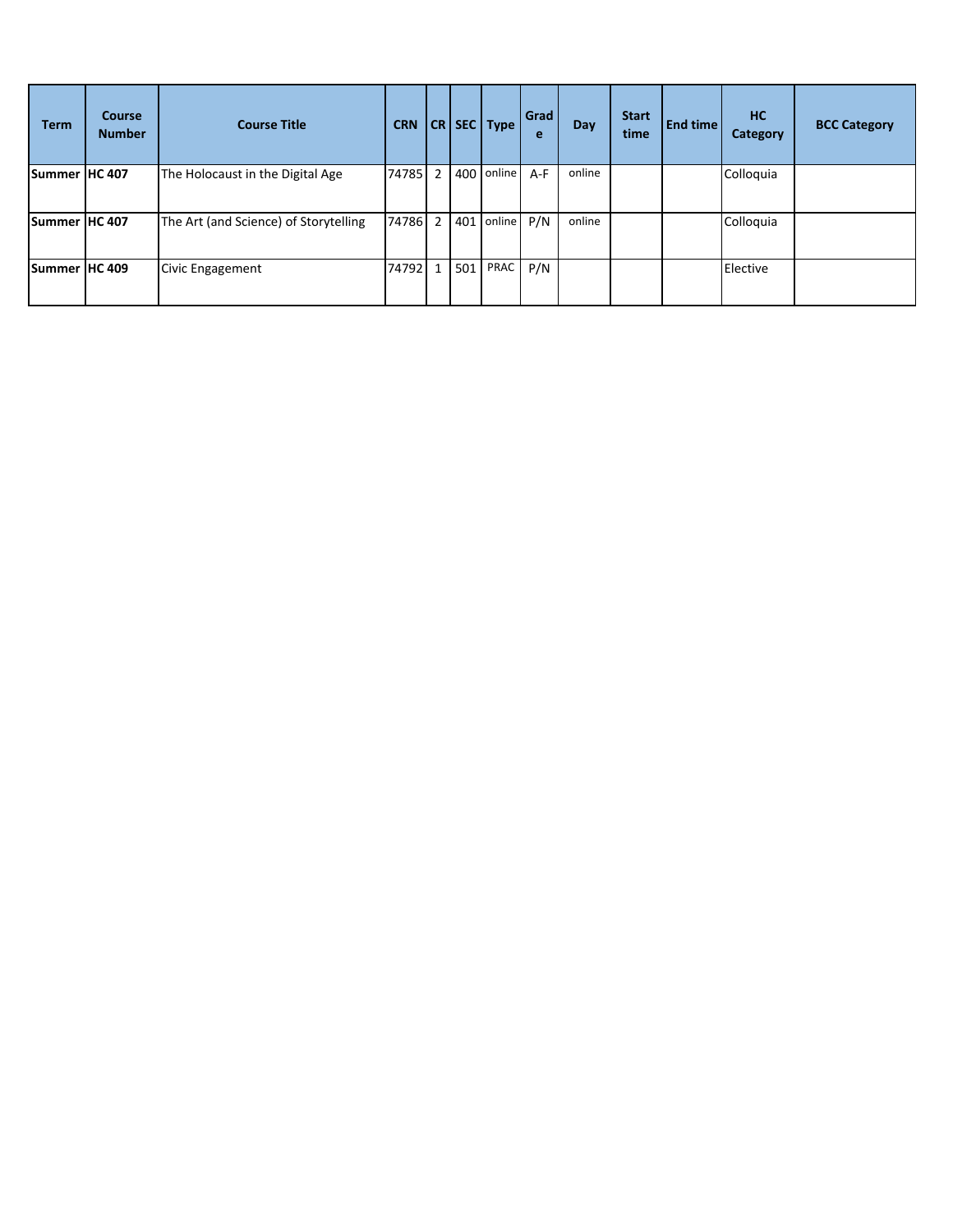| <b>Term</b>     | <b>Course</b><br><b>Number</b>     | <b>Course Title</b>                                 | <b>CRN</b>     |                | $ CR $ SEC | <b>Type</b> | Grad<br>e  | Day          | <b>Start</b><br>time | <b>End time</b> | HC<br>Category               | <b>BCC Category</b> |
|-----------------|------------------------------------|-----------------------------------------------------|----------------|----------------|------------|-------------|------------|--------------|----------------------|-----------------|------------------------------|---------------------|
| <b>Fall Ext</b> | <b>ENSC 407H</b>                   | Oregon's High Desert                                | 20238          | $\overline{2}$ | 501        | <b>SEM</b>  | $A-F$      | See<br>Desc. |                      |                 | Colloquia                    |                     |
| Fall            | <b>COMM</b><br>111H                | <b>Public Speaking</b>                              | 19597          | $\overline{3}$ | 501        | LEC         | A-F        | <b>TTh</b>   | 1000                 | 1120            | <b>BaccCore</b>              | Speech              |
| Fall            | <b>ENSC 407H</b><br>/ HC 407       | Introduction to Traditional Ecological<br>Knowledge | 18797          | $\overline{2}$ | 400        | online      | $A-F$      | online       |                      |                 | Colloquia                    |                     |
| Fall            | <b>HC 407</b>                      | <b>Practical Vocabulary</b>                         | 19977          | $\mathbf{1}$   | 501        | SEM         | $A-F$      | T            | 1600                 | 1650            | Colloquia                    |                     |
| Fall            | <b>HC 407</b>                      | Shakespeare via Ashland                             | 20292          | $\mathbf{1}$   | 502        | <b>SEM</b>  | P/N        | W            | 1600                 | 1650            | Colloquia                    |                     |
| Fall            | <b>HC 407/</b><br><b>ENSC 407H</b> | Introduction to Traditional Ecological<br>Knowledge | 18796          | $\overline{2}$ | 401        | online      | $A-F$      | online       |                      |                 | Colloquia                    |                     |
| Fall            | <b>HC 409</b>                      | Civic Engagement                                    | 20291          | $\mathbf 1$    | 501        | PRAC        | P/N        |              |                      |                 | Elective                     |                     |
| Fall            | <b>HC 409</b>                      | Professional & Career Development                   | 20330          | $\mathbf{1}$   | 502        | PRAC        | P/N        | F            | 1600                 | 1750            | Elective                     |                     |
| Fall            | <b>HC 403</b>                      | Thesis Stage 3: Commit                              | 58460          | $\mathbf{1}$   | 501        | Thesis      | P/N        |              |                      |                 | Thesis/Resear<br>ch/Projects |                     |
| Fall            | <b>HC 403</b>                      | Thesis Stage 4: Compose & Complete                  | 58460<br>58461 | $\mathbf{1}$   | 501<br>502 | Thesis      | P/N<br>A-F |              |                      |                 | Thesis/Resear<br>ch/Projects |                     |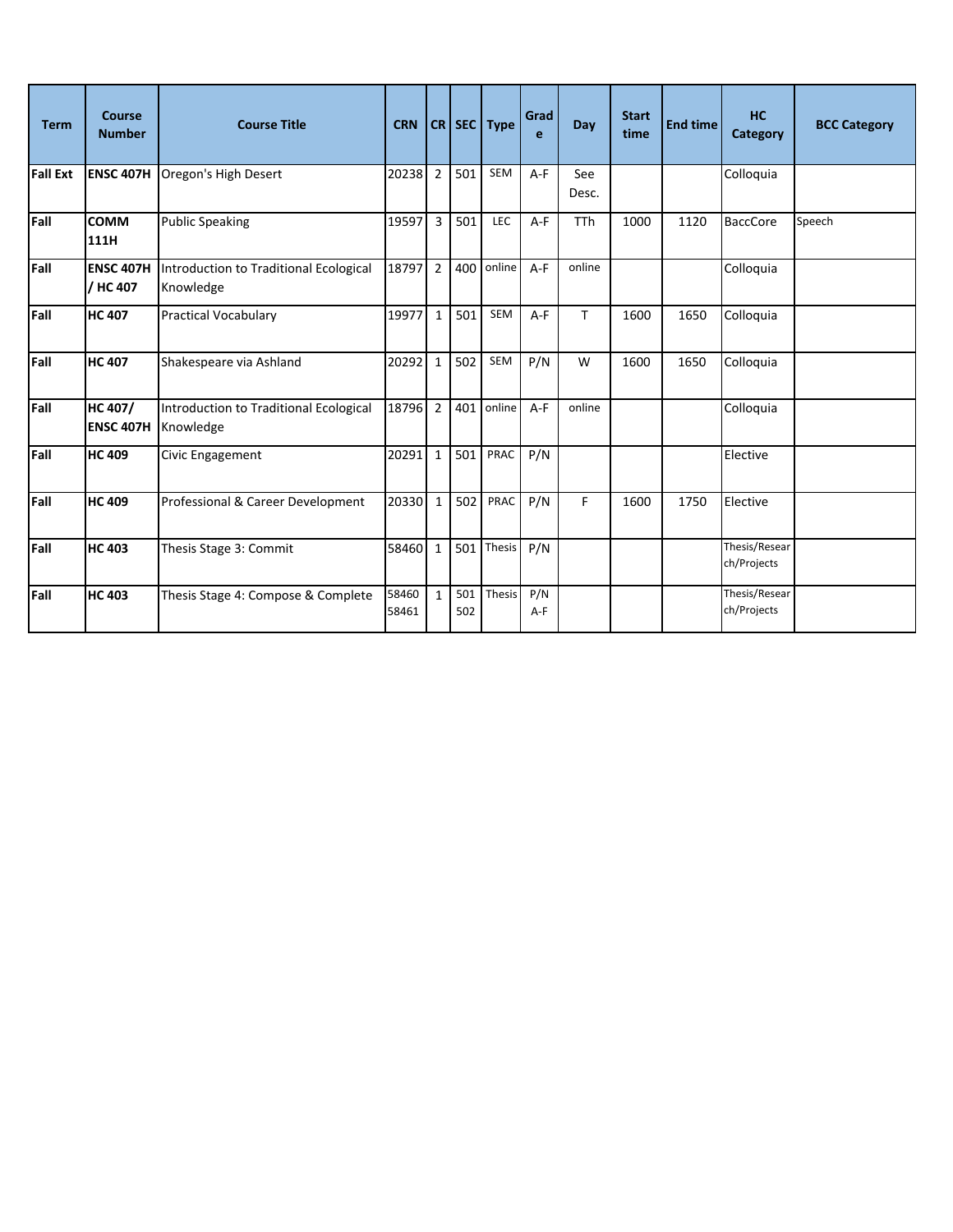| <b>Term</b>   | <b>Course</b><br><b>Number</b> | <b>Course Title</b>                | <b>CRN</b>     |                | $CR$ SEC   | <b>Type</b> | Grad<br>e  | Day    | <b>Start</b><br>time | End time | HC<br>Category               | <b>BCC Category</b> |
|---------------|--------------------------------|------------------------------------|----------------|----------------|------------|-------------|------------|--------|----------------------|----------|------------------------------|---------------------|
| <b>Winter</b> | <b>HC 407</b>                  | The Holocaust in the Digital Age   | 39873 2        |                | 400        | online      | A-F        | online |                      |          | Colloquia                    |                     |
| Winter        | <b>HC 409</b>                  | Civic Engagement                   | 38467          | $\overline{1}$ | 501        | PRAC        | P/N        |        |                      |          | Elective                     |                     |
| <b>Winter</b> | <b>HC 409</b>                  | Professional & Career Development  | 40325 1        |                | 502        | PRAC        | P/N        | F.     | 1600                 | 1750     | Elective                     |                     |
| <b>Winter</b> | <b>HC 403</b>                  | Thesis Stage 3: Commit             | 39831 1        |                | 502        | Thesis      | P/N        |        |                      |          | Thesis/Resear<br>ch/Projects |                     |
| Winter        | <b>HC 403</b>                  | Thesis Stage 4: Compose & Complete | 39831<br>39830 | $\overline{1}$ | 502<br>501 | Thesis      | P/N<br>A-F |        |                      |          | Thesis/Resear<br>ch/Projects |                     |
| <b>Winter</b> | <b>HC 408</b>                  | Thesis Stage 2: Explore & Build    | 37496 1        |                | 501        | <b>HYB</b>  | P/N        |        |                      |          | Thesis/Resear<br>ch/Projects |                     |